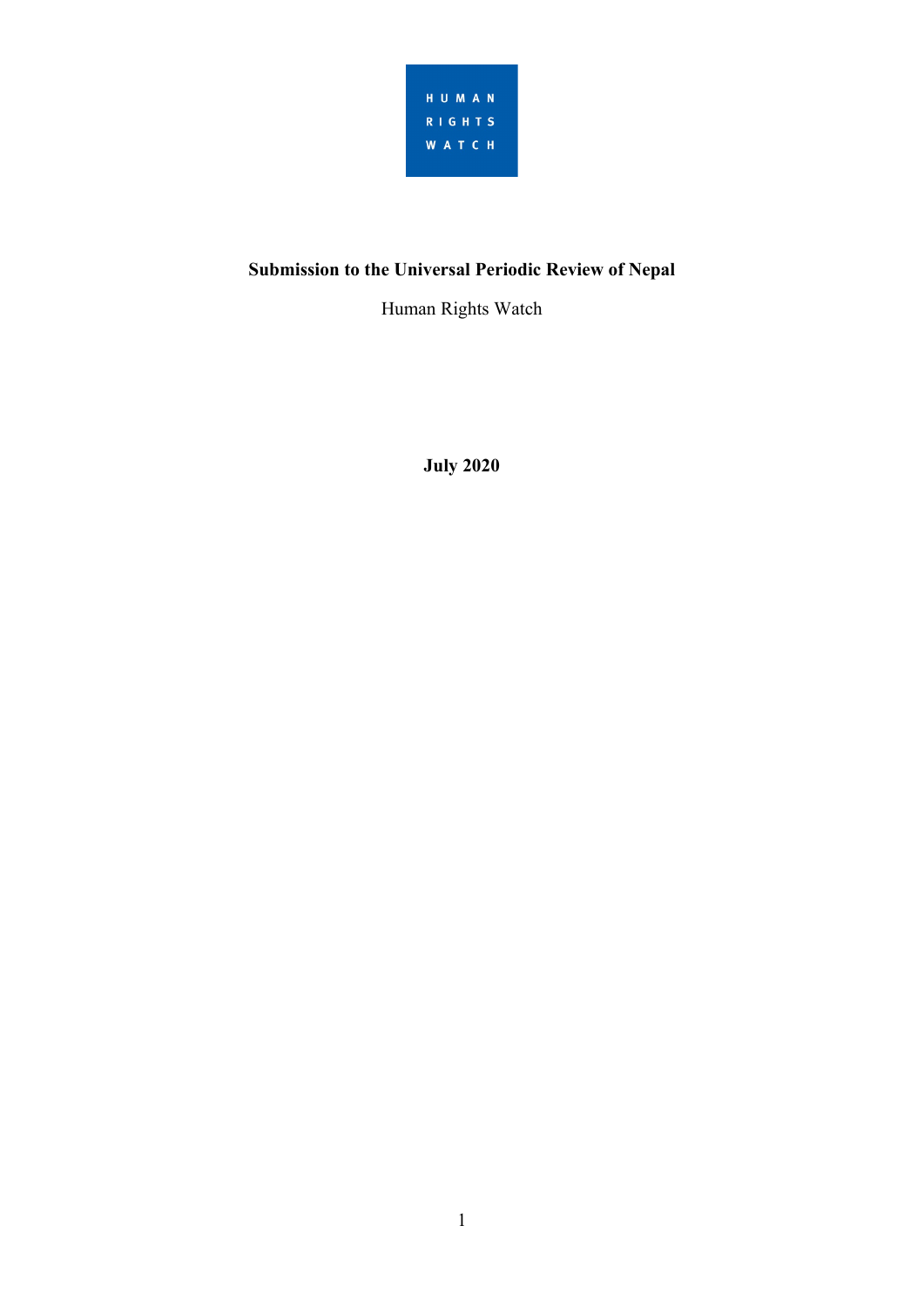## **Introduction**

1. Human Rights Watch submits the following information regarding Nepal'<sup>s</sup> human rights record since its 2015 Universal Periodic Review (UPR), including efforts towards implementation of recommendations it accepted as well as information about developments in the human rights situation in Nepal not addressed in the  $2015$  review<sup>1</sup> This submission is not a complete review of all recommendations accepted by Nepal, nor is it <sup>a</sup> comprehensive review of Nepal'<sup>s</sup> protection of human rights.

2. Nepal has taken some positive steps since 2015, including legislation to ban harmful practices towards women and girls, policies to protect migrant workers, and making torture and enforced disappearance illegal in domestic law. <sup>2</sup> However, the governmen<sup>t</sup> has often failed to effectively enforce its laws to protect human rights. Nepal has also failed to implement numerous recommendations from its previous review, as detailed below.<sup>3</sup>

3. This lack of progress is despite the fact that Nepal'<sup>s</sup> governmen<sup>t</sup> stated in <sup>a</sup> note verbale intended to suppor<sup>t</sup> Nepal'<sup>s</sup> candidature to sit on the Human Rights Council (HRC) that it "has taken necessary initiatives with <sup>a</sup> view to implementing those recommendations and the observations made by the human rights treaty bodies as par<sup>t</sup> of their consideration of the country'<sup>s</sup> periodic reports."<sup>4</sup> Nepal is now seeking re-election to the HRC, despite not meeting this commitment. The UPR risks being ineffective if countries can claim success by accepting recommendations without delivering identifiable outcomes.

# **Failure to Ensure Transitional Justice**

4. Nepal took up its HRC membership on January 1, 2018. During its candidature the governmen<sup>t</sup> asserted that "Nepal holds the view that all human rights are universal, indivisible, interdependent, interrelated and mutually reinforcing."<sup>5</sup> Yet Nepali citizens are often denied their rights by <sup>a</sup> pervasive culture of impunity. This is clearly demonstrated by the failure to provide accountability for numerous, well-documented, and grave abuses committed during the 10-year armed conflict from 1996 to 2006.

5. A 2015 ruling of Nepal'<sup>s</sup> Supreme Court, striking down aspects of Nepal'<sup>s</sup> transitional justice law, including those that would have provided amnesties for gross violations, has yet to be implemented.<sup>6</sup> In 2018, the Nepal governmen<sup>t</sup> initiated consultations around proposed amendments to the law, but while an improvement on the existing law - the draft failed to address the many gaps which make it difficult to prosecute international crimes.<sup>7</sup>

6. The governmen<sup>t</sup> has declined to meaningfully consult with victims, while there has been political interference in the appointment of commissioners to the two transitional justice bodies, the Truth and Reconciliation Commission (TRC) and the Commission on the Investigation of Enforced

<sup>1</sup> Additional information on the human rights issues in Nepal can be found at Human Rights Watch, *Nepal* – *World Report 2020*, <https://www.hrw.org/world-report/2020/country-chapters/nepal>

<sup>&</sup>lt;sup>2</sup> For example, the Safe Motherhood and Reproductive Health Rights Act (2018), the Witchcraft-related Accusation (Crime and Punishment) Act (2015), The National Penal Code, chap. 10, article 167, and chap. 16, article 206 (amended in 2017). 3 All paragraph cites are to United Nations General Assembly, Human Rights Council, Report of the Working Group on the

Universal Periodic Review: Nepal, A/HRC/31/9, December 2015. Recommendations accepted by Nepal can be found here: [http://lib.ohchr.org/HRBodies/UPR/Documents/session23/NP/UPR23\\_Nepal\\_recommendations.docx](http://lib.ohchr.org/HRBodies/UPR/Documents/session23/NP/UPR23_Nepal_recommendations.docx)

<sup>4</sup> "Note verbale dated 16 August 2017 from the Permanent Mission of Nepal to the United Nations addressed to the President of the General Assembly", August 17, 2017, A/72/347, available at <https://undocs.org/en/A/72/347> (accessed March 20, 2020).

<sup>5</sup> Ibid.

<sup>6</sup> Clive Baldwin (Human Rights Watch), *Letter to the Attorney General of Nepal*, August 29, 2018, <https://www.hrw.org/news/2018/08/29/letter-attorney-general-nepal>

<sup>7</sup> Human Rights Watch, *Nepal: Transitional Justice Reform an Urgent Need*, August 29, 2018, <https://www.hrw.org/news/2018/08/29/letter-attorney-general-nepal>.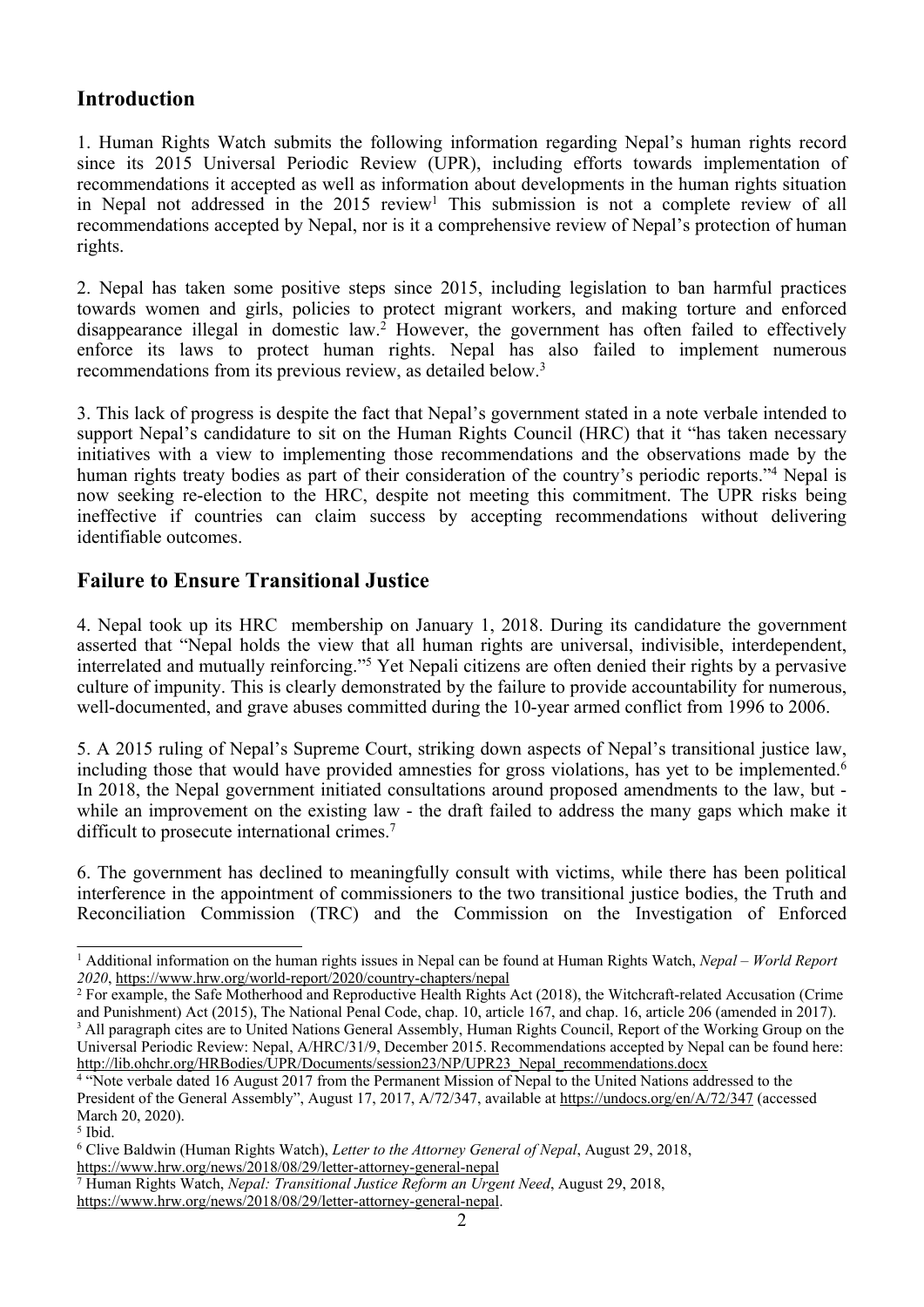Disappearances (CIEDP).<sup>8</sup> The two commissions have received over 60,000 complaints.<sup>9</sup> However, both are under-resourced and have completed no investigations five years after they were first established. This is despite the fact that Nepal accepted numerous recommendations related to transitional justice and the application of international legal standards at its last UPR.<sup>10</sup> In March 2020 the CIEDP published a list of 2,506 "disappeared" people.<sup>11</sup>

#### 7. *Nepal should:*

- Enable <sup>a</sup> credible and victim-centric transitional justice process, which upholds international legal standards, including effective accountability and reparations, and allow it to proceed without political interference.
- $\bullet$  Recognize that without <sup>a</sup> credible justice process, under the principle of universal jurisdiction states may make it possible for their domestic criminal justice systems to investigate and prosecute international crimes such as torture.

### **Lack of Commitment to International Norms, Failure to Co-operate with Special Procedures**

8. In 2015, Nepal accepted recommendations to study the possibility of ratifying the Optional Protocol to the Convention against Torture (OPCAT). 12 In <sup>a</sup> 2017 amendment to Nepal'<sup>s</sup> penal code, torture was made <sup>a</sup> crime in domestic law for the first time. <sup>13</sup> Yet there has been no successful prosecution for torture to date, despite it being widely practiced.

9. Similarly, Nepal noted recommendations to ratify the International Convention for the Protection of All Persons from Enforced Disappearance (ICPPED).<sup>14</sup> In 2017 enforced disappearance was made a crime in Nepali domestic law for the first time. 15

10. In 2015 Nepal accepted <sup>a</sup> recommendation to take all necessary measures towards acceding to the Rome Statute. 16

11. In 2015 Nepal accepted <sup>a</sup> recommendation to promote cooperation with special procedures, including facilitating visits by mandate holders, 17 but did not accep<sup>t</sup> recommendations to accep<sup>t</sup> requests to visit, or to issue <sup>a</sup> standing invitation. 18 Since Nepal'<sup>s</sup> last UPR there have been country visits by the special rapporteur on migrants (2018) and on violence against women (2018), while eight special rapporteurs have issued requests or reminders but received no invitation, including those on truth, minority issues, freedom of religion, and disappearances. 19 Five mandate holders drew the

<sup>8</sup> International Commission of Jurists (ICJ), Amnesty International, *Human Rights Watch, and TRIAL International, Nepal: Recent Steps Undermine Transitional Justice*, January 25, 2020, [https://www.hrw.org/news/2020/01/25/nepal-recent-steps](https://www.hrw.org/news/2020/01/25/nepal-recent-steps-undermine-transitional-justice)[undermine-transitional-justice](https://www.hrw.org/news/2020/01/25/nepal-recent-steps-undermine-transitional-justice).

<sup>9</sup> Human Rights Watch, *Nepal* – *World Report 2020*, January 14, 2020, [https://www.hrw.org/world-report/2020/country](https://www.hrw.org/world-report/2020/country-chapters/nepal)[chapters/nepal](https://www.hrw.org/world-report/2020/country-chapters/nepal).

<sup>10</sup> Paragraphs 122.53, 122.61, 122.62, 122.64, 123.38, 121.27, 121.26, 121.28, 122.5, 122.4, 122.63

<sup>11</sup> "CIEDP makes public names of 2,506 disappeared". *Republica*, March 18, 2020,

<https://myrepublica.nagariknetwork.com/news/ciedp-makes-public-names-of-2-506-disappeared/> (accessed March 20, 2020).

<sup>12</sup> Paragraphs 123.2, 123.1

<sup>&</sup>lt;sup>13</sup> The National Penal Code, chap. 10, article 167 (amended in 2017).

<sup>14</sup> Paragraphs 123.10, 123.11

<sup>15</sup> The National Penal Code, chap. 16, article 206 (amended in 2017).

<sup>16</sup> Paragraph 123.21

<sup>17</sup> Paragraph 121.15

<sup>18</sup> Paragraphs 123.27, 124.9, 124.10, 124.11, 124.12, 124.13, 124.14, 123.26

<sup>&</sup>lt;sup>19</sup> The list can be found at <https://spinternet.ohchr.org/ViewCountryVisits.aspx?visitType=all&country=NPL&Lang=en>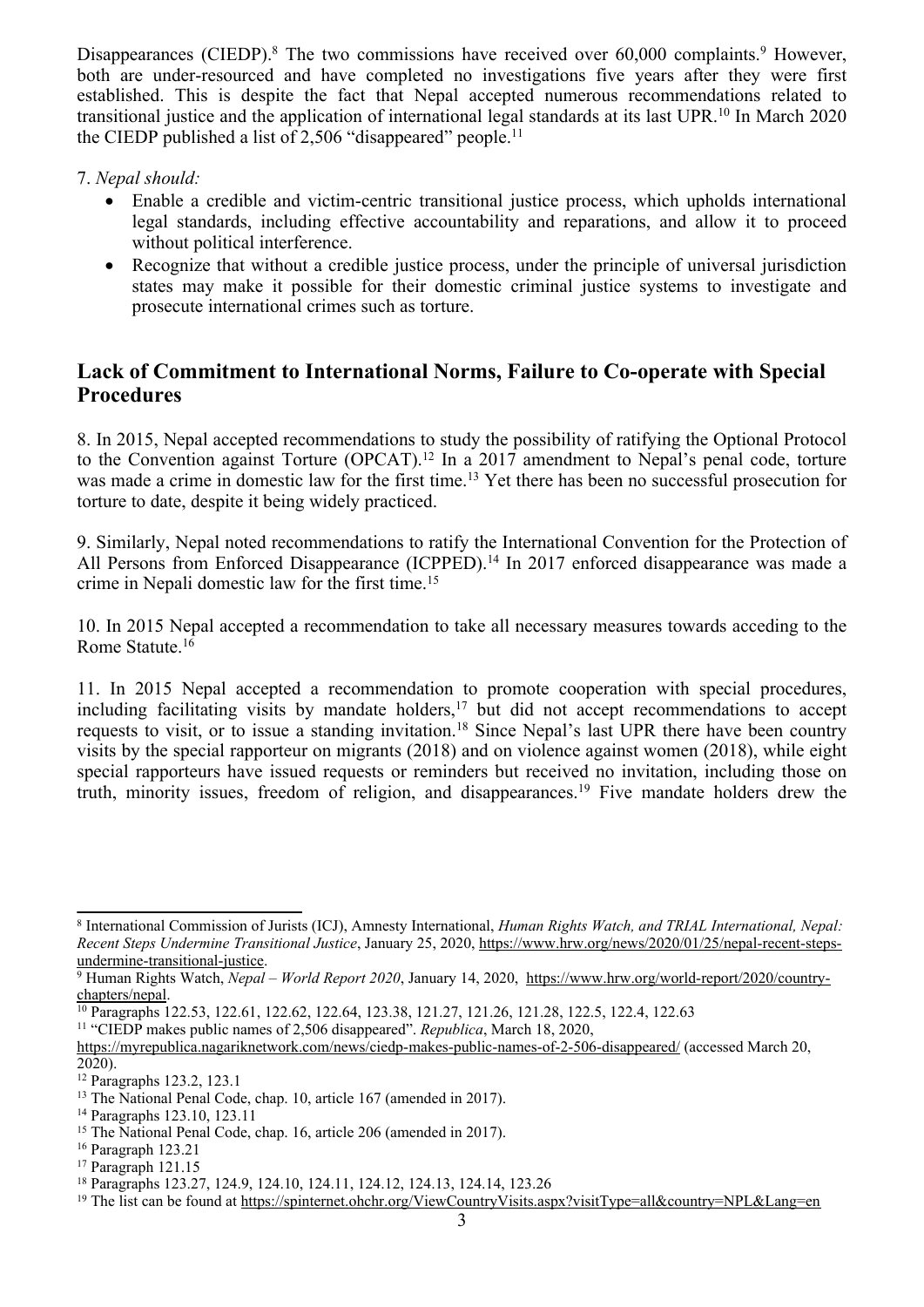government'<sup>s</sup> attention to pending visit requests in <sup>a</sup> communication of March 16, 2020. 20

12. In 2018, the Committee on the Elimination of Discrimination Against Women recommended that Nepal endorse the Safe Schools Declaration,<sup>21</sup> which aligns with the 2011 decision of Nepal's council of ministers declaring all schools "zones of peace."<sup>22</sup>

- 13. *Nepal should:*
	- Ratify international human rights instruments including, but not limited to, OPCAT; ICPPED; and the Rome Statute.
	- Endorse the Safe Schools Declaration.
	- Extend <sup>a</sup> standing invitation to special procedures mechanisms.

### **Freedoms of expression and of association**

14. In 2015 Nepal accepted recommendations to protect freedom of expression.<sup>23</sup> However, the Electronic Transactions Act, <sup>a</sup> law purportedly to preven<sup>t</sup> online fraud, has been repeatedly used to arrest and detain journalists and members of the public for legitimate online expression.<sup>24</sup>

15. Since the current governmen<sup>t</sup> took office in 2018, it has presented four pieces of legislation that seriously erode freedom of expression. These include the Information Technology Bill, containing provisions to criminalize broad categories of online expression; and the Media Council and the Mass Communications Bills, which both place broad and ill-defined limitations on the freedom of the press, including criminal sanctions.<sup>25</sup> The Surveillance Powers Bill does not include necessary safeguards.<sup>26</sup>

16. In 2015 Nepal accepted recommendations to strengthen the independence of the National Human Rights Commission (NHRC).<sup>27</sup> However, the government has proposed a law that would undermine the NHRC'<sup>s</sup> independence by giving the attorney general powers to decide which cases it brings before the courts, and removing its right to maintain regional offices.<sup>28</sup> The Home Ministry is preparing draft legislation that will give the governmen<sup>t</sup> powers to monitor and control the activity of domestic and international organizations in Nepal. <sup>29</sup> Human rights defenders fear these powers will be used to deny access to external funding for human rights work.

#### 17. *Nepal should*

-Stop abusing the Electronic Transactions Act to restrict freedom of expression.

<sup>20</sup> Mandates of the Special Rapporteur on the promotion of truth, justice, reparation and guarantees of non-recurrence; the Working Group on Enforced or Involuntary Disappearances; the Special Rapporteur on extrajudicial, summary or arbitrary executions; the Special Rapporteur on torture and other cruel, inhuman or degrading treatment or punishment; and the Special Rapporteur on violence against women, its causes and consequences, AL NPL 1/2020, March 16, 2020, <https://spcommreports.ohchr.org/TMResultsBase/DownLoadPublicCommunicationFile?gId=25109>

<sup>21</sup> Concluding observations on the sixth periodic report of Nepal, CEDAW/C/NPL/CO/6, November 9, 2018, para. 33.

23 Paragraphs 122.72, 122.73

<sup>26</sup> Human Rights Watch, *Nepal: Amend Intrusive Intelligence Bill*, May 29, 2020,

<sup>22</sup> "Schools far from becoming peace zones", *The Himalayan Times*, December 25, 2016,

<https://thehimalayantimes.com/kathmandu/schools-far-becoming-peace-zones/> (accessed March 23, 2020).

<sup>24</sup> Meenakshi Ganguly (Human Rights Watch), *Disparaging Film Review Can Mean Jail Time in Nepal*, June 14, 2019, https://www.hrw.org/news/2019/06/14/disparaging-film-review-can-mean-jail-time-nepal.

<sup>25</sup> Human Rights Watch, *Nepal: Amend Laws Undermining Free Expression*, September 3, 2019,

https://www.hrw.org/news/2019/09/03/nepal-amend-laws-undermining-free-expression

https://www.hrw.org/news/2020/05/29/nepal-amend-intrusive-intelligence-bill-0

<sup>27</sup> Paragraphs 121.10, 121.11, 121.13, 122.15, 122.16, 121.12

<sup>28</sup> Meenakshi Ganguly (Human Rights Watch), *Nepal Should Not Backslide on Human Rights*, May 7, 2019,

https://www.hrw.org/news/2019/05/07/nepal-should-not-backslide-human-rights

<sup>29</sup> Human Rights Watch, *Nepal: New NGO Law Should Protect Rights*, November 14, 2019,

https://www.hrw.org/news/2019/11/14/nepal-new-ngo-law-should-protect-rights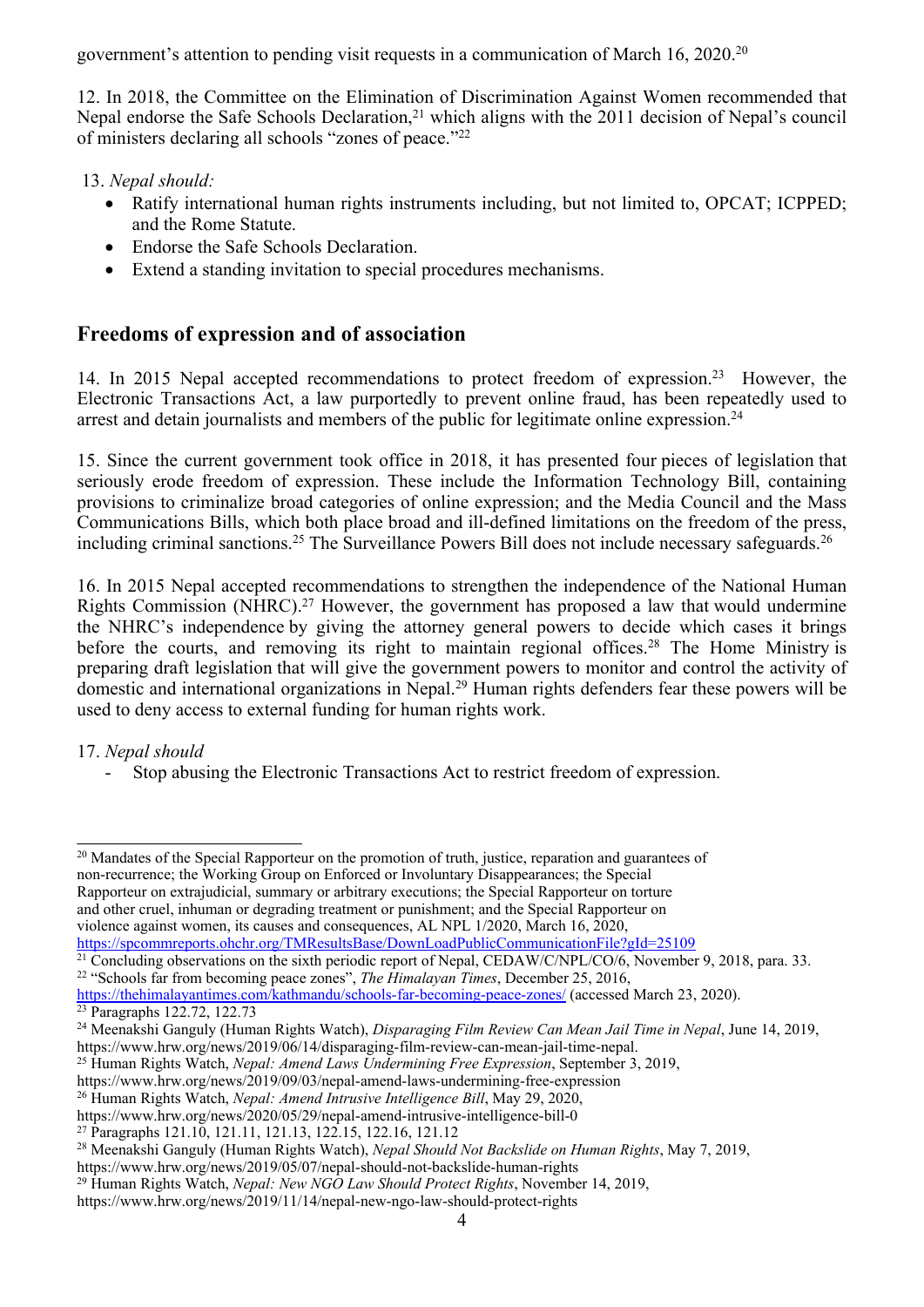- - Withdraw or amend bills currently before parliament which violate international legal standards on freedom of expression.
- -Repeal laws that make libel <sup>a</sup> criminal instead of <sup>a</sup> civil matter.
- -Empower the NHRC in full accordance with the Paris Principles.

#### **Migrant workers**

18. Remittances from migrant workers contribute around 30 percen<sup>t</sup> of Nepal'<sup>s</sup> GDP. However, migrant workers are frequently the victims of abuses including exploitative fees, physical and sexual abuse in destination countries, unsafe working conditions, and non-paymen<sup>t</sup> of wages. In 2018 the special rapporteur on the human rights of migrants observed, "In many cases, the situation of migrant workers [from Nepal] amounts to debt bondage, forced labour or human trafficking."<sup>30</sup> He noted that the governmen<sup>t</sup> has adopted <sup>a</sup> number of welcome reforms, but that these are undermined by weak enforcement. During the coronavirus pandemic Nepal closed its borders to stranded migrant workers for over two months.<sup>31</sup> The Supreme Court ruled against a policy to charge fares for repatriation, because the governmen<sup>t</sup> has required contributions to <sup>a</sup> foreign employment welfare fund to meet such contingencies. 32

19. The governmen<sup>t</sup> of Nepal has imposed age restrictions on women migrating for employment, and <sup>a</sup> ban in 2017 on Nepalis working abroad as domestic workers, which principally affects women. Although these rules are intended to protect Nepali women, they discriminate on the basis of gender and in fact make them more vulnerable, since they are forced to use irregular channels when seeking employment abroad, placing them at heightened risk of trafficking, exploitation and abuse. They also place an unreasonable restriction on their rights to travel and work.

20. *Nepal should*:

- - Introduce and enforce laws to end all recruitment charges and similar fees paid by workers, and to crack down on abuses by recruitment agents and money lenders.
- - End discriminatory provisions affecting women'<sup>s</sup> employment abroad including lifting the ban on domestic workers, and instead strengthen measures for their protection including by providing effective assistance to workers in need in all destination countries.
- Accede to the International Convention on the Protection of the Rights of All Migrant Workers and Members of Their Families and ratify the International Labour Organization (ILO) Domestic Workers Convention.
- Implement in full the recommendations of the special rapporteur for the human rights of migrants.

## **The rights of women and girls**

<sup>&</sup>lt;sup>30</sup> "Report of the Special Rapporteur on the human rights of migrants on his mission to Nepal", April 30, 2018, A/HRC/38/41/Add.1, available at [https://ap.ohchr.org/documents/dpage\\_e.aspx?si=A/HRC/38/41/Add.1](https://ap.ohchr.org/documents/dpage_e.aspx?si=A/HRC/38/41/Add.1) (accessed March 20, 2020).

<sup>31</sup> "Stranded Nepalis Start to Fly Home", *Nepali Times*, June 11, 2020, [https://www.nepalitimes.com/banner/stranded-](https://www.nepalitimes.com/banner/stranded-nepalis-start-to-fly-home/)

<sup>&</sup>lt;u>nepa[lis-start-to-fly-home/](https://www.nepalitimes.com/banner/stranded-nepalis-start-to-fly-home/)</u> (accessed June 15, 2020).<br><sup>32</sup> Sangam Prasain and Chandan Kumar Mandal, ''Supreme Court orders government to use welfare fund to repatriate Nepali workers stranded abroad", *The Kathmandu Post,* June 17, 2020,

[https://kathmandupost.com/national/2020/06/17/supreme-court-orders-government-to-use-welfare-fund-to-repatriate](https://kathmandupost.com/national/2020/06/17/supreme-court-orders-government-to-use-welfare-fund-to-repatriate-nepali-workers-stranded-abroad)nepa[li-workers-stranded-abroad](https://kathmandupost.com/national/2020/06/17/supreme-court-orders-government-to-use-welfare-fund-to-repatriate-nepali-workers-stranded-abroad)

<sup>(</sup>accessed June 22, 2020).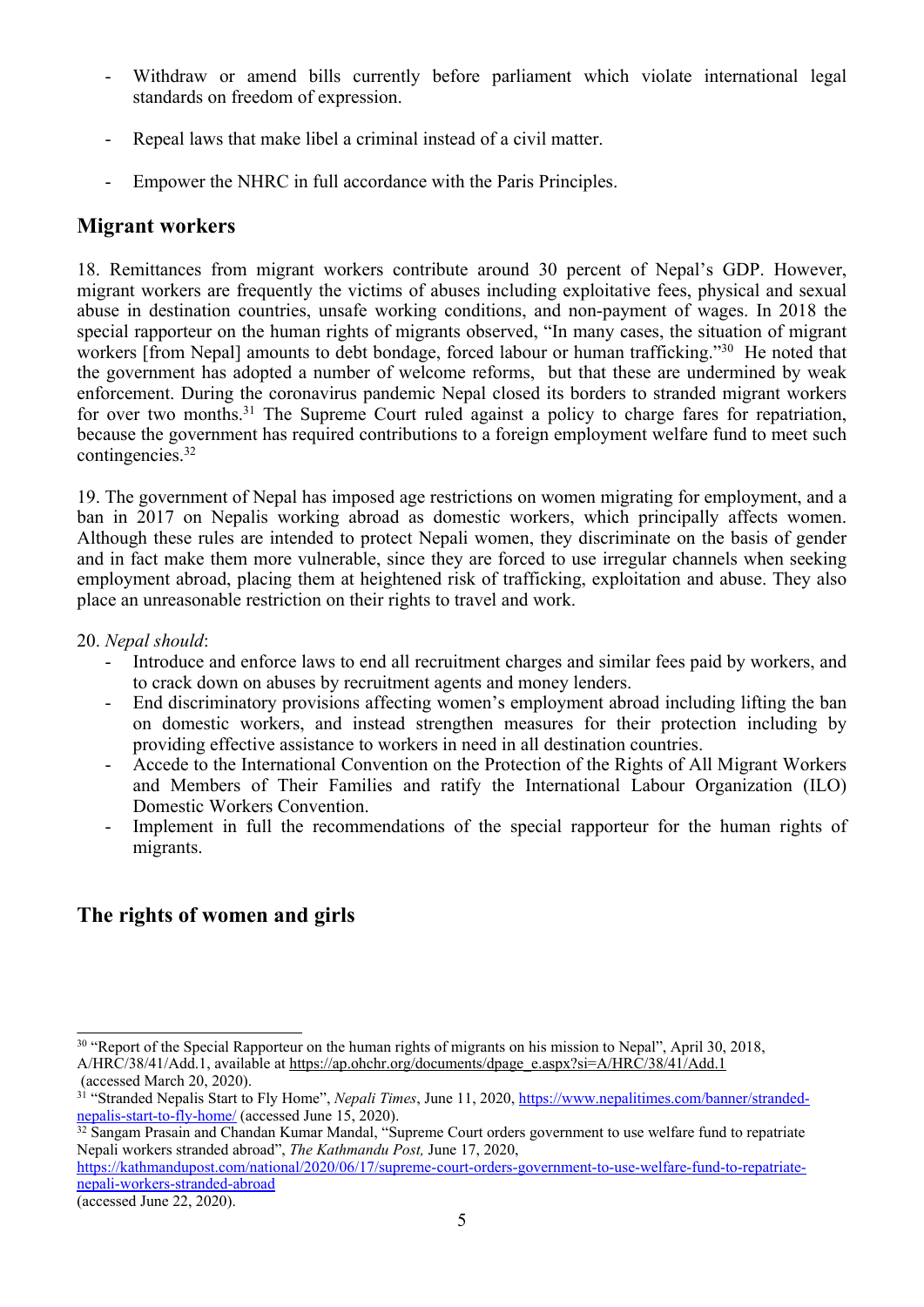21. In 2015, Nepal accepted recommendations to address sexual and gender-based violence, through reform and strict enforcement of the law, and awareness-raising campaigns.<sup>33</sup> Since then, there has been an increase in reports of rape, including of children. There have also been cases where victims were killed after they were raped. Often the police refuse to register cases or to pursue <sup>a</sup> credible investigation, particularly if victims belong to Dalit or indigenous communities. 34 The statute of limitations for rape cases has been extended from 35 days to one year, but this remains much too short and fosters impunity for the crime of rape.

22. While some victims of conflict-era abuses have received limited compensation, victims of sexual violence have been excluded from these schemes. To date there has been no justice or accountability for conflict-era sexual violence.

23. Due to reservations in the electoral system, the representation of women in elected office has improved, but women are consistently relegated to subordinate positions. From the federal to the local level there is <sup>a</sup> frequent failure to consult women, especially Dalit women. Formal inclusion of women does not amount to women'<sup>s</sup> actual participation in political decision making.

24. In 2015, Nepal accepted recommendations to address discriminatory provisions in the constitution which limit women's ability to transmit citizenship to their children on the same basis as men.<sup>35</sup> Articles 11 (3), 11 (5) and 11 (7) particularly victimize the children of single mothers, the children of women married to foreigners, and the children of migrant workers who are born abroad, who are at risk of statelessness and denial of access to basic services. Notwithstanding commitments made at the previous UPR, the governmen<sup>t</sup> has resisted demands to reform these constitutional provisions or implement Supreme Court rulings.

25. Nepali women do not enjoy equal rights with regard to marriage and divorce. As found by the Committee on the Elimination of Discrimination Against Women, contradictory provisions in the Civil Code, although prohibiting bigamy, provide that when <sup>a</sup> woman bears <sup>a</sup> child she is automatically married to the child'<sup>s</sup> father. Further, the committee found that because marriage registration is not mandatory, women in unregistered or customary marriages are impeded from claiming their legal rights. 36

26. In 2015 Nepal accepted recommendations on ending child marriage. <sup>37</sup> Although illegal under domestic law, child marriage remains widespread, and governmen<sup>t</sup> pledges to end it have not led to effective action.<sup>38</sup> Women and girls have insufficient access to high-quality sexual and reproductive health-care and health education. There are lower school enrolment and higher drop-out rates among girls from poor households, girls living in remote areas, girls belonging to marginalized social groups, and girls with disabilities. 39

<sup>33</sup> Paragraphs 121.21, 122.32, 122.6, 122.7, 122.11, 121.25, 122.12, 122.13, 122.23, 122.45, 122.46, 122.8, 122.9, 122.10, 122.57, 122.58, 122.59, 123.24

<sup>34</sup> Supriya Manandar, "Why does rape have <sup>a</sup> low conviction rate in Nepal?", *The Record*, March 28, 2018, <https://www.recordnepal.com/wire/half-a-million-women-in-nepal-have-experienced-sexual-violence/> (accessed March 20,

<sup>2020).</sup> "Mostly Dalits among murdered after rape", *The Rising Nepal*, March 12, 2019, <http://therisingnepal.org.np/news/29675> (accessed March 20, 2020). Sarita Pariyar, "From tika to ashes", *The Kathmandu*

*Post,* January 25, 2019, <https://kathmandupost.com/opinion/2019/01/25/from-tika-to-ashes> (accessed March 20, 2020). 35 Paragraphs 122.2, 122.79, 122.67, 122.68, 122.69

<sup>&</sup>lt;sup>36</sup> Committee on the Elimination of Discrimination against Women, "Concluding observations on the sixth periodic report of Nepal", November 14, 2018, CEDAW/C/NPL/CO/6, available at

[https://tbinternet.ohchr.org/\\_layouts/15/treatybodyexternal/Download.aspx?symbolno=CEDAW/C/NPL/CO/6&Lang=En](https://tbinternet.ohchr.org/_layouts/15/treatybodyexternal/Download.aspx?symbolno=CEDAW/C/NPL/CO/6&Lang=En) (accessed March 20, 2020).

<sup>37</sup> Paragraphs 121.20, 122.47

<sup>38</sup> *Our Time to Sing and Play: child marriage in Nepal,* Human Rights Watch, September 8, 2016, *https*://www.hrw.org/sites/default/files/report\_pdf/nepal0816\_web.pdf

<sup>&</sup>lt;sup>39</sup> Committee on the Elimination of Discrimination against Women, "Concluding observations on the sixth periodic report of Nepal", November 14, 2018, CEDAW/C/NPL/CO/6, available at

[https://tbinternet.ohchr.org/\\_layouts/15/treatybodyexternal/Download.aspx?symbolno=CEDAW/C/NPL/CO/6&Lang=En](https://tbinternet.ohchr.org/_layouts/15/treatybodyexternal/Download.aspx?symbolno=CEDAW/C/NPL/CO/6&Lang=En) (accessed March 20, 2020).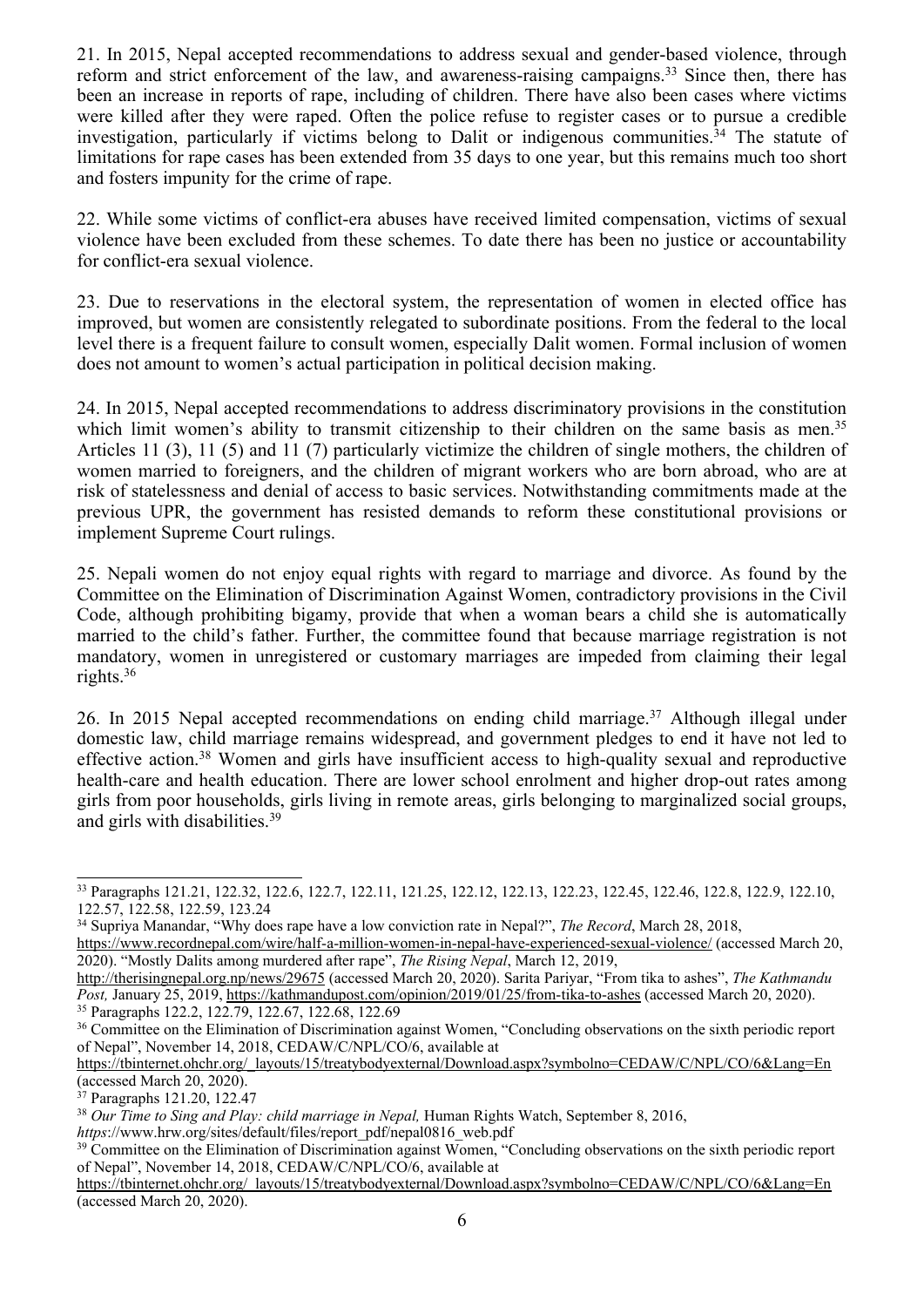27. In 2015 Nepal accepted a recommendation to strengthen the National Women's Commission.<sup>40</sup> However, no commissioners have been appointed. Insufficient resources and <sup>a</sup> limited mandate preven<sup>t</sup> the commission from issuing rulings that are legally binding. There is no comprehensive antidiscrimination legislation that includes <sup>a</sup> prohibition of discrimination against women, including sexual harassment in places of work and education.

#### 28. *Nepal should*:

- - Abolish the statute of limitations for rape and improve police performance in cases involving gender-based violence, including through training, and disciplinary action against officers who decline to pursue criminal investigations.
- Accede to the Palermo Protocol to Prevent, Suppress and Punish Trafficking in Persons, Especially Women and Children.
- - Adopt comprehensive anti-discrimination legislation that includes <sup>a</sup> definition and prohibition of discrimination against women and guarantees effective remedies for victims.
- -Ratify ILO Convention 190 against violence and harassment in the workplace.
- - Amend or repeal all discriminatory constitutional provisions which are contradictory to article 9 (2) of the CEDAW, to guarantee that Nepali women may transmit their nationality to their children under the same conditions as Nepali men.
- - Repeal all legal provisions that discriminate against women and girls, particularly in the areas of nationality, distribution of marital property upon divorce, and access to employment abroad.
- Move forward in fully implementing <sup>a</sup> national action plan to end child marriage, with the goal of ending all child marriage by 2030 as per the SDGs.

## **Sexual Orientation, Gender Identity, and Sex Characteristics**

29. Nepal has <sup>a</sup> record of relatively progressive legal protections for LGBTI people, including landmark Supreme Court rulings. However, these rulings are not always implemented by officials. Despite the governmen<sup>t</sup> conducting <sup>a</sup> Supreme Court-mandated study on providing equal marriage rights for same-sex couples, marriage equality has not ye<sup>t</sup> been achieved. At the last UPR Nepal accepted recommendations to legislate to punish discrimination on the basis of sexual orientation, gender identity, and sex characteristics, and to ensure equality, but those commitments have not been fully implemented. 41

#### 30. *Nepal should*

- -Legally recognize same-sex relationships.
- - Allow transgender and intersex people to change their name and gender on citizenship and other official documents through <sup>a</sup> clear, transparent, and accessible procedure that is based on self-identification and not any medical intervention.
- -Fully implement recommendations related to LGBTI rights accepted at Nepal'<sup>s</sup> previous UPR.

## **Caste discrimination and minority rights**

31. In 2015 Nepal accepted recommendations to meaningfully address caste and ethnic discrimination.<sup>42</sup> However, caste and ethnic minorities remain more vulnerable than others to abuses

<sup>40</sup> Paragraph 122.17

<sup>41</sup> Paragraphs 122.42, 121.16, 122.43, 123.30

<sup>42</sup> Paragraphs 122.40, 121.9, 122.36, 122.33, 122.35, 122.39, 122.41, 122.37

<sup>43</sup> Human Rights Watch, *Nepal: Ensure Justice for Caste-Based Killings*, June 1, 2020, <https://www.hrw.org/news/2020/06/01/nepal-ensure-justice-caste-based-killings>

<sup>44</sup> Terai Human Rights Defenders Alliance, *Excessive Use of Force by Police Kills <sup>a</sup> Person: Investigate and Punish the Guilty*, July 10, 2019, <http://www.thrda.org/situation-update/excessive-use-of-force-by-police-kills-a-person-in-terai/> (accessed March 20, 2020).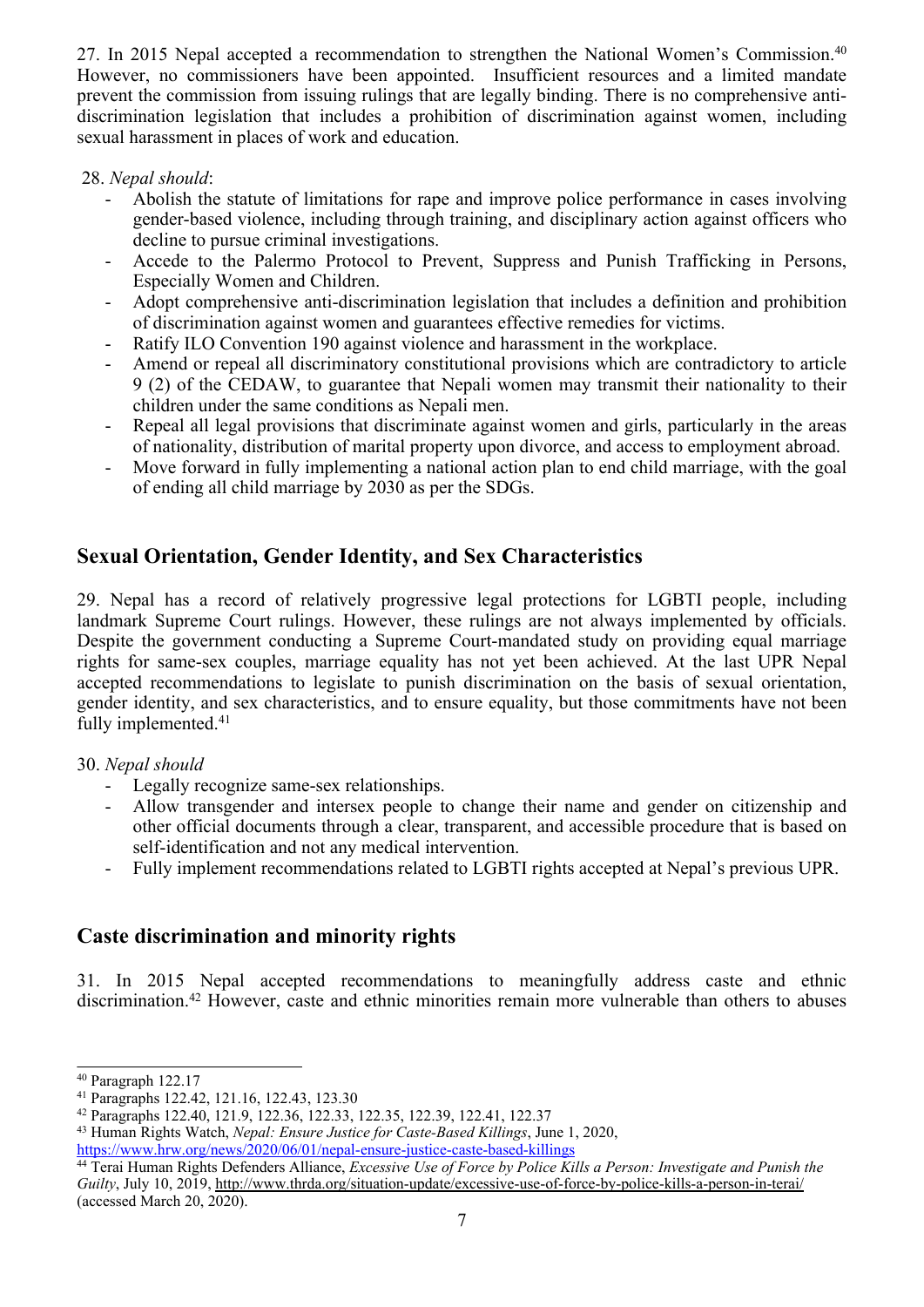including rape, murder,<sup>43</sup> excessive use of force by police,<sup>44</sup> and torture in police custody.<sup>45</sup> Survivors of natural disasters, such as seasonal flooding, <sup>46</sup> who disproportionately belong to minority communities, are often not provided with adequate relief, such as basic shelter. Four years after the 2015 earthquake, many survivors still lived in temporary shelter.<sup>47</sup> They disproportionately belonged to marginalized groups.

28. Five years since they were established, the National Dalit Commission, National Inclusion Commission, Madhesi Commission, Tharu Commission, Muslim Commission and Indigenous Nationalities Commission either no have commissioners or less than <sup>a</sup> full set of commissioners. All have weak mandates. The government'<sup>s</sup> Public Service Commission has sought to undermine constitutional guarantees of quotas for minority communities in civil service jobs. 48

29. In 2015, police shot dead around 50 protesters and other members of the public belonging to the marginalized Madhesi community during protests in the south of the country. <sup>49</sup> Despite promises to do so, the governmen<sup>t</sup> has failed to publish the repor<sup>t</sup> of its own commission of enquiry into these events, chaired by former Supreme Court judge Girish Chandra Lal. While protesters belonging to minority groups were prosecuted, the authorities failed to hold to account security forces members responsible for violations.

30. In 2018 the Committee on the Elimination of Racial Discrimination found that the "Caste-based Discrimination and Untouchability (Offence and Punishment) Act (2011) does not prohibit discrimination based on colour or national or ethnic origin." It also found that caste segregation continues. 50

#### 31. *Nepal should*

- - Ensure that all criminal complaints of race-based discrimination are formally recorded by law enforcement, and that officials who fail to do so are sanctioned.
- - Monitor, investigate and prosecute incidents of violence linked to inter-caste marriage and caste segregation, and offer protection and remedies to victims.
- - Enforce compulsory, free and good quality primary education throughout the country, and actively work to ensure attendance of children from marginalized communities.
- Strengthen measures to achieve full inclusion of children from Dalit and other marginalized communities at all levels of education and in teaching positions.
- -Empower the commissions representing marginalized groups and appoint commissioners.
- -Ensure that official data captures correlations between caste and ethnicity and inequality.
- Meaningfully implement and strengthen policies to improve the inclusion of marginalized group in the public sector.

<sup>50</sup> Committee on the Elimination of Racial Discrimination, "Concluding observations on the combined seventeenth to twenty-third periodic reports of Nepal", May 29, 2018, CERD/C/NPL/CO/17-23, available at

[https://tbinternet.ohchr.org/\\_layouts/15/treatybodyexternal/Download.aspx?symbolno=CERD/C/NPL/CO/17-23&Lang=En](https://tbinternet.ohchr.org/_layouts/15/treatybodyexternal/Download.aspx?symbolno=CERD/C/NPL/CO/17-23&Lang=En) (accessed March 20, 2020).

<sup>43</sup> Human Rights Watch, *Nepal: Ensure Justice for Caste-Based Killings*, June 1, 2020, <https://www.hrw.org/news/2020/06/01/nepal-ensure-justice-caste-based-killings>

<sup>44</sup> Terai Human Rights Defenders Alliance, *Excessive Use of Force by Police Kills <sup>a</sup> Person: Investigate and Punish the Guilty*, July 10, 2019, <http://www.thrda.org/situation-update/excessive-use-of-force-by-police-kills-a-person-in-terai/> (accessed March 20, 2020).

<sup>45</sup> Terai Human Rights Defenders Alliance, *Victim of torture threatened by police withdraws the complaint,* June 3, 2019, <http://www.thrda.org/situation-update/case-study-victim-of-torture-threatened-by-police-withdraws-the-fir/> (accessed March 20, 2020)

**<sup>46</sup> "**Flood victims still not compensated", *The Himalayan Times,* August 28, 2019,

<https://thehimalayantimes.com/nepal/flood-victims-still-not-compensated/> (accessed March 20, 2020

<sup>47</sup> Binayak Basnyat, *Political Transition and Earthquake Recovery in Nepal,* Asia Foundation, August 14, 2019, <https://asiafoundation.org/2019/08/14/political-transition-and-earthquake-recovery-in-nepal/> (accessed March 20, 2020) 48 Shradha Ghale, "The anti-reservation brigade", *The Record*, July 4, 2019, [https://www.recordnepal.com/featured/the-](https://www.recordnepal.com/featured/the-anti-reservation-brigade/)

[anti-reservation-brigade/](https://www.recordnepal.com/featured/the-anti-reservation-brigade/) (accessed March 20, 2020).

<sup>49</sup> Human Rights Watch, *Like We Are Not Nepali, Protest and Police Crackdown in the Terai Region of Nepal,* October 16, 2015, *https://www.hrw.org/report/2015/10/16/we-are-not-nepali/protest-and-police-crackdown-terai-region-nepal*